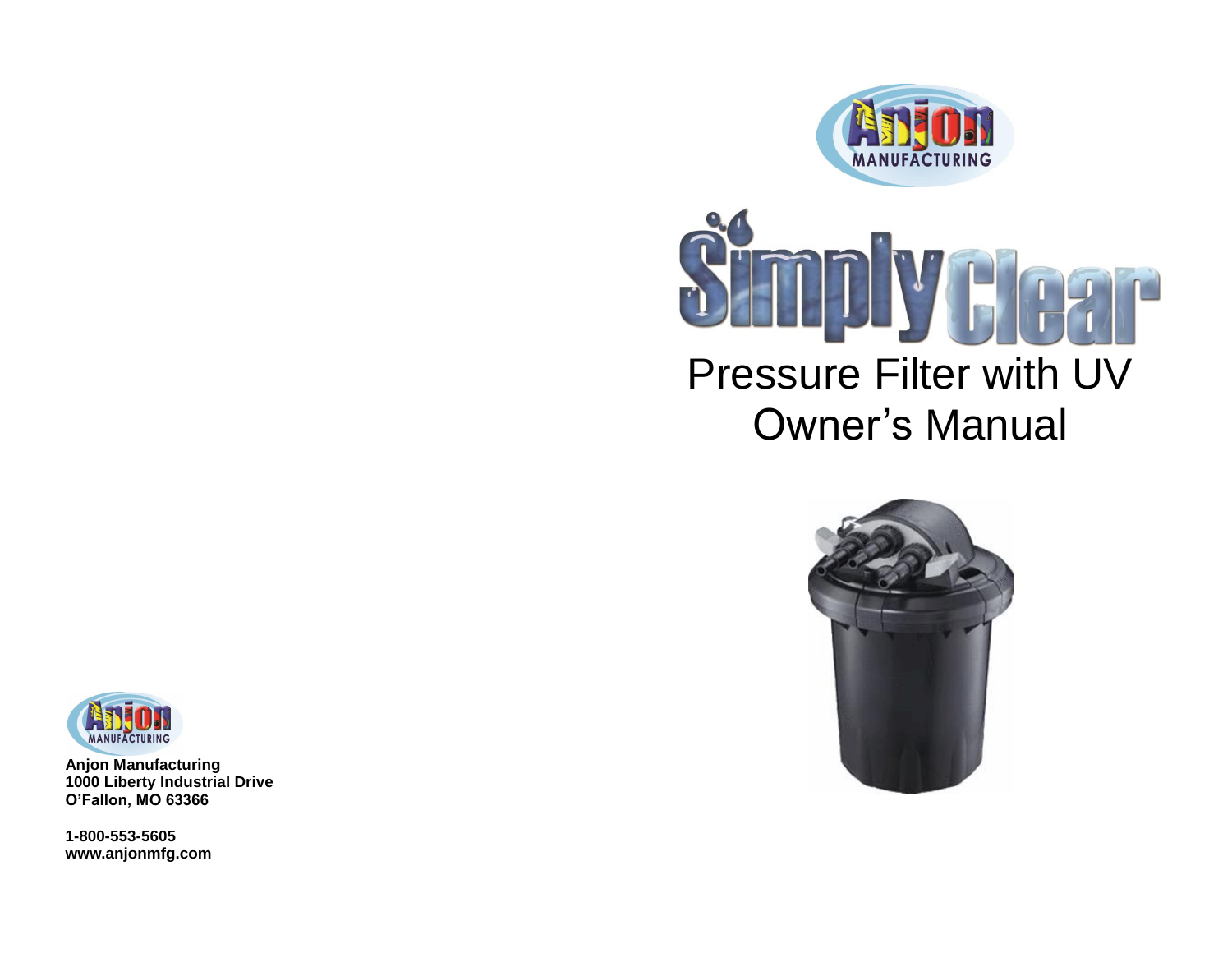Anjon Simply Clear™ Pressure Filters with UV are carefully tested and certified to ensure both safety and operating performance. Failure to follow the instructions and warning in this manual may result in filter damage or serious injury. Be sure to read, thoroughly understand, and save this manual for future reference.

## **INSTRUCTIONS**

- 1. The filter has been designed to be used outdoors, but it does not have to be submerged.
- 2. Do not plug-in or otherwise use this product if any part of it appears to be damaged or operates abnormally. Have the product examined and repaired, if necessary, by a qualified electrician.
- 3. Make a "drip loop" on the electrical cord connecting the filter to the plug by letting a portion of the cord hang lower than either the filter or the plug.
- 4. This product is designed to be permanently wired to a main electrical supply housed in a dry, weatherproof enclosure. This pressure filter is designed to be partially buried must be earthed.
- 5. Always disconnect the plug from the outlet before any maintenance or troubleshooting is performed.
- 6. Avoid the bulb overheating; switch it off when there is no water inside the filter.
- 7. Avoid the direct contact with UV-C light which can be harmful to your eyes and the skin.
- 8. Cleaning the filter is easy! A "pop up" indicator signals when the filter needs cleaning. Simply turn off the water pump & UV light, rotate the grey handle to the "clean" position and turn the pump on. The pressure filter will self-clean. Observe the flow of water through the visible indicator on the top of the filter and when the water runs clear the filter is properly flushed. Turn off the water pump, return the grey handle to the "work" position, turn the pump and UV light on and the filter will continue TRUCTIONS<br>
The filter has been designed to be used outdoors, but it does not have to<br>
De submerged.<br>
Do not plug-in or otherwise use this product if any part of it appears to be<br>
damaged or operates abtommaly. Have the pro

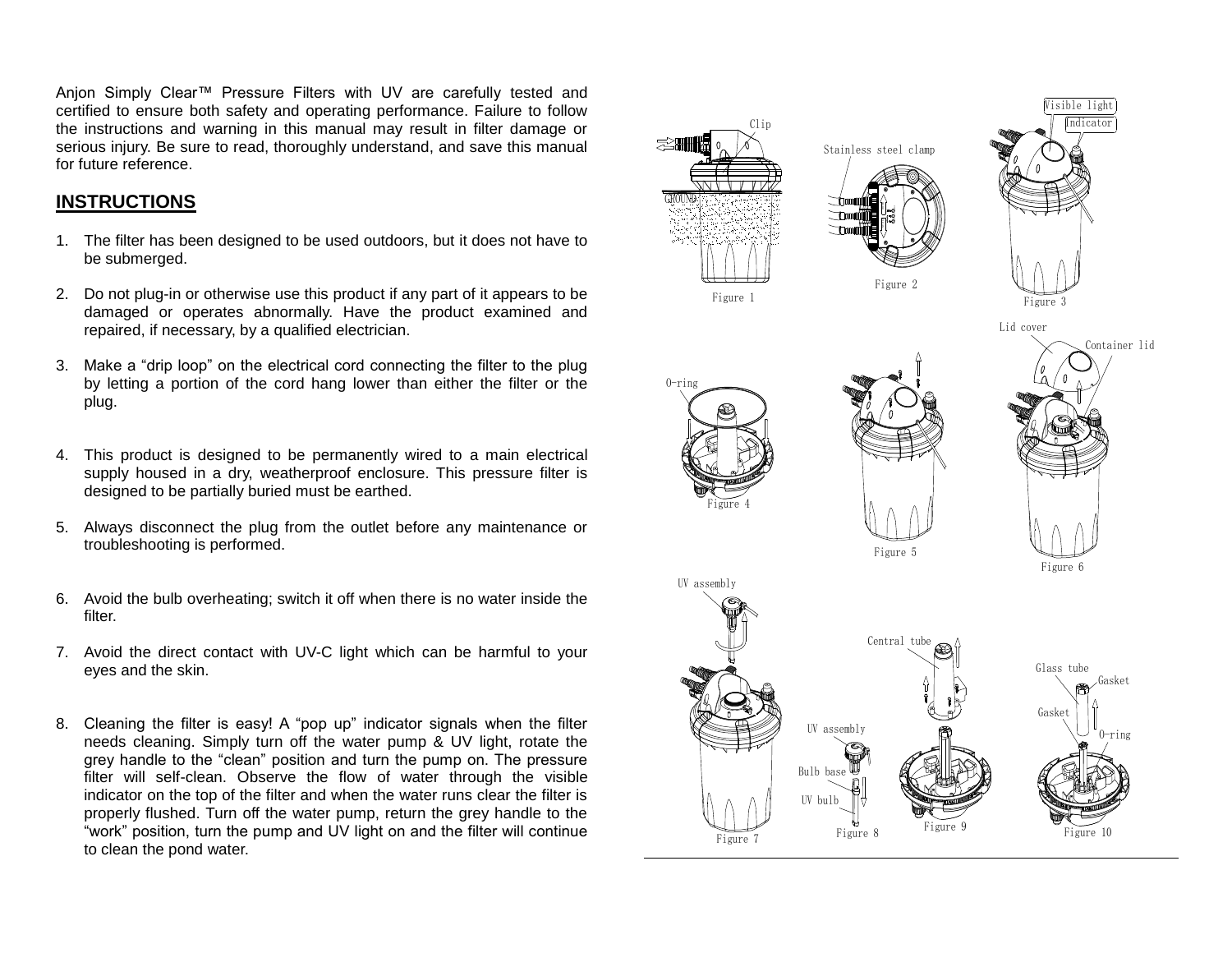# **WARRANTY**

Anjon Manufacturing (Anjon) warrants to you, the original purchaser, that the products listed below will be repaired or replaced free of charge it fails to work due to defects in material and workmanship within a period of 2 years from the date of original purchase.

#### **Simply Clear™ Pressure Filter with UV Models: SC-1000, SC2000**

An additional 2 years of warranty protection is extended to you, the original purchaser, when this product is registered online within 30 days of the date of original purchase at www.anjonmfg.com/warranty.

This warranty is subject to the following terms and conditions:

- 1.) Should it be necessary to return the product during the warranty period, it may be shipped, at the owner's expense, to Anjon Manufacturing, Warranty Services, 1000 Liberty Industrial Drive, O'Fallon, MO 63366. Warranty claims must be accompanied by proof or purchase, either written or by prior registration of the product at www.anjonmfg.com/warranty.
- 2.) Anjon's decision on all questions related to alleged defects and repair shall be conclusive,
- 3.) Repair parts or replacement product will be given on an exchange basis and will either be new, equivalent to new, or reconditioned. All customer returned parts or products we replace become the property of Anjon.
- 4.) The warranty or extended warranty protection does not cover normal wear and tear, nor any deterioration suffered through freezing water in the product, improper use, negligence or accident. Similarly, modifications made to this product by the purchaser or installer shall invalidate this warranty.
- 5.) This warranty does not cover UV bulbs (unless damaged or broken in shipping from Anjon to the original purchaser), filter media or bio balls.
- 6.) This warranty does not invalidate your statutory rights, but preserves your full benefits.
- 7.) Anjon does not assume and will not accept liability for compensation for any loss or damage whatsoever sustained by the purchaser.

## **How does it work**

1. Stage1-Mechanical Filtration

 Water is pumped into the filter creating the necessary pressure to begin the mechanical filtration stage. There are two phases in the mechanical filtration stage-coarse and fine filtration. Each phase uses a specially designed foam sponge to effectively remove all sizes of unwanted debris

2. Stage 2 – Biological Filtration

The biological filtration stage begins when water reaches the bottom of the filter. This stage uses bio-balls providing a habitat for beneficial bacteria to grow. These batcheria naturally convert harmful ammonia and other wastes into healthy nitrates that fertilize aquatic plants and support a healthy pond environment

3. Stage 3 – UV Filtration

The final filtering stage uses Ultra- Violet (UV) light from a bulb located in the middle of your filter. Exposure to the UV light kills algae as the water passes upward through the filter on its way back to your pond.

## **INSTALLATION**

- 1. Choose a suitable place to install the filter An ideal location for the filter is on a flat, level out of sight surface near the pond. Dig a six inch deep channel from the lower basin to the filter and from the upper basin or waterfall to the filter. This channel will allow you to bury and conceal the tubing once connected. You will also need to dig a hole to partially bury the bio-filter, keeping it in an upright and level position. The filter can buried in the ground up to the filter clips.(See figure 1)
- 2. Connect your pump to the barbed connector marked "in" by the schematic drawing on the top of the filter. Lay the tubing in the channel. Attach the tubing for the upper basin or waterfall to the barbed connector marked "out" and lay it in the channel leading to the upper pond basin. Attach the flushing discharge tube to the fitting marked "dirty" and route it away from your pond, trenching as necessary, to carry grey water away from your pond. Use stainless steel clamps to create water tight seals at all tubing connections (filter and pump). (See figure 2)

Note: The barbed fittings included with the filter are sized to accept kink-free hose. If flexible PVC pipe is used to connect the filter it may be necessary to replace these fittings with standard Schedule 40 PVC pipe fittings to attain a watertight seal. These fittings are readily available at home and hardware stores, plumbing supply houses or a local landscape contractor.

- 3. The correct functioning of the UV-C bulb is indicated by the lighting visible on the top of the outer lid.(See figure 3)
- 4. After submerging the pump in water, turn it on check both the pump and bio-filter performance.